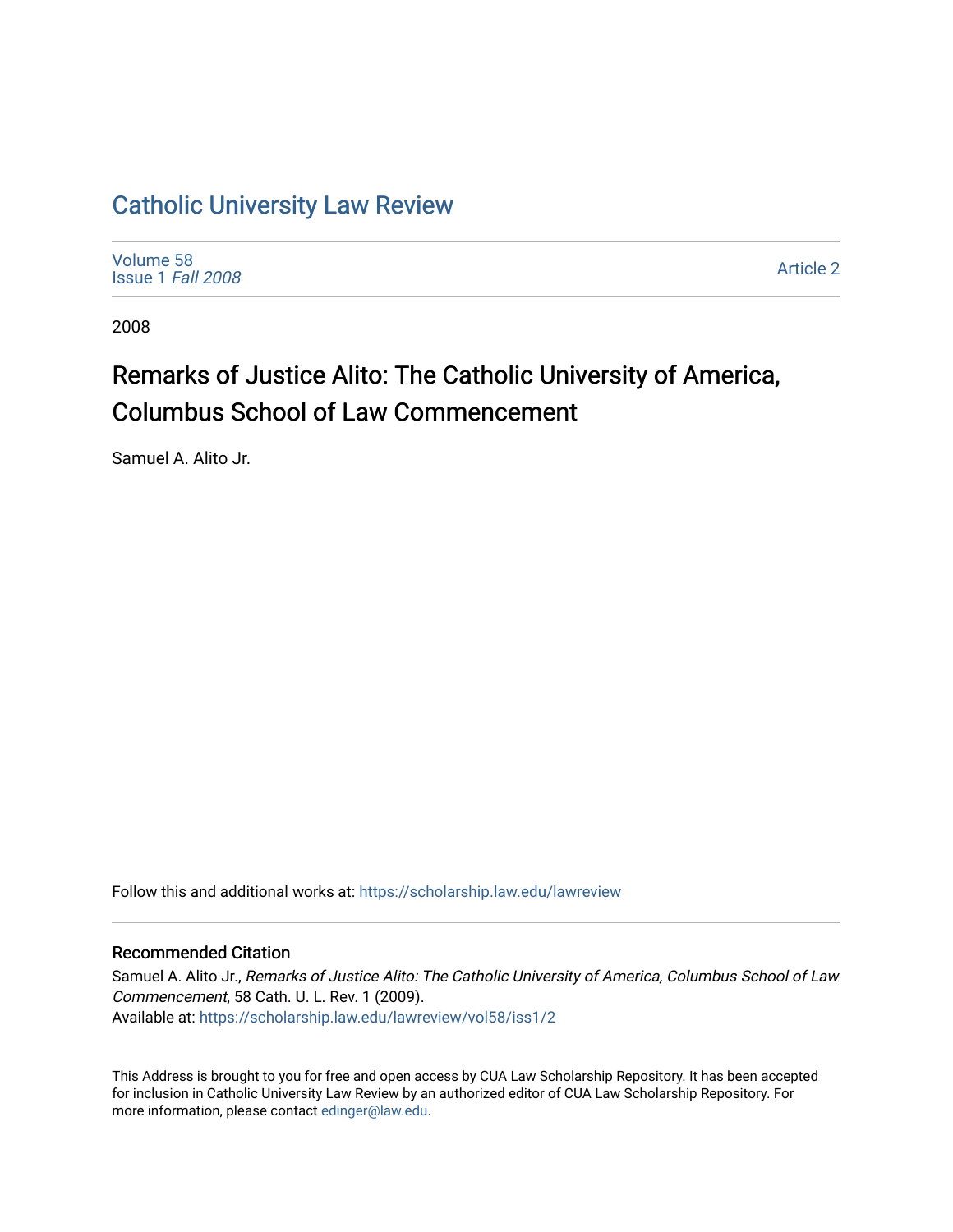#### **ADDRESS**

### REMARKS OF JUSTICE ALITO: THE CATHOLIC UNIVERSITY OF AMERICA, COLUMBUS SCHOOL OF LAW COMMENCEMENT<sup>+</sup>

#### *The Honorable Samuel A. Alito, Jr.++*

It is a great pleasure for me to have the opportunity to speak with you all here, and to share in a small way with you what is, **I** am sure, a very special day in your lives. Certainly it is a special day in the lives of the graduates. It's been a long time since I went to law school, but I still remember how much hard work it took to get to where you are today, and I congratulate you for those efforts. That is a great accomplishment. And I would be remiss if I didn't say that a lot of congratulations are also due to all of the other people who are here to see you graduate. If your lives have been like mine, then we all owe a big debt of gratitude to many other people-people who are here to see this event, and I am sure some people who are not here to see this event but whom you are thinking about—and in a figurative sense, they should be wearing a cap and gown today, too, and should be receiving some of the congratulations that you are receiving.

I have been thinking for some time about what I should say on this occasion, and I had some remarks planned out. But then about a week ago something happened to me that gave me pause. I was speaking to a woman whose husband had a long and distinguished career as a university professor and as a university dean. And I said, "I'm going to be giving a commencement address next week at Catholic University Law School." She said, "You know, I can't tell you how many commencement addresses I have heard over the years, and I can't remember a single thing that was said by any commencement speaker on any of those occasions, with just one exception." I said, "Oh, well what is the exception?" because I thought maybe I could take some pointers for this address. She said, "This was a commencement that was outside, and it was a very hot day-blistering hot. The program ran on past the scheduled time. It was far behind schedule and by the time the speaker got up to give the commencement address, the graduates and the other people in the audience were wilting and dropping. And this speaker looked around, and he surveyed

**<sup>+</sup>** The text appears substantially as it was delivered on May 23, **2008.** The Catholic University of America bestowed the Honorary Degree of Doctor of Laws upon Justice Alito before his remarks.

<sup>&</sup>lt;sup>++</sup> Associate Justice, United States Supreme Court.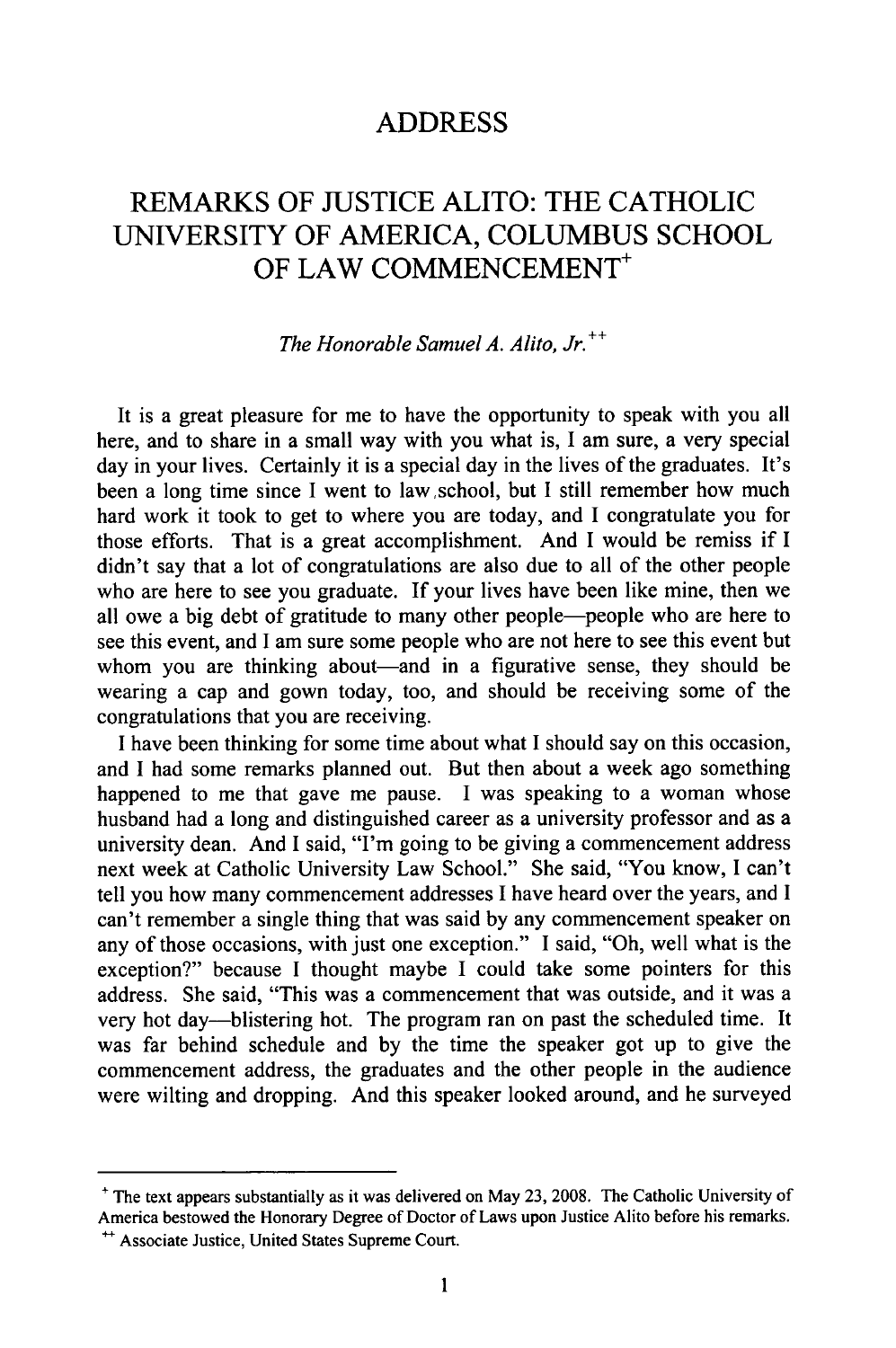the situation, and this is what he said: 'Remember the turtle. If you don't stick your neck out, you won't get anywhere.' And with that, he sat down."

So now I've gotten your hopes up, right? But I can't promise that I will give you a two-sentence address. In fact, I have already far exceeded that limit. It takes a lot of courage-it takes a lot of self-confidence-to give an address that is that brief. So I do have the lesson from what she said, but I'm not going to quite honor it literally.

So what am I going to talk about? Well, it is probably not a surprise to you that I am going to talk a little bit about our Constitution and about our legal system, but I hope I am going to do it from a different perspective. Let me start with the Constitution. Perhaps I am biased (I am sure that I am), but I think that our Constitution is the best that the world has ever seen. And I feel confident that our Constitution could not have endured and provided the framework for our country's growth if it was not based on a deep understanding of human nature and human behavior.

So what are these insights? One of the most basic is the importance of identifying the things that are really important. One of the most striking features of our Constitution is its brevity. Our Constitution contains about 4,600 words. You can compare that to the proposed constitution of Europe, which has over 160,000 words, or about thirty-five times as many words as our Constitution.

Our Constitution is brief because it separates the matters that are essential and permanent from the things that are merely important. It sets out the essential structure of our government. It protects basic rights, but then it basically leaves everything else to be decided by the people, through their elected representatives, as the needs of the time demand. If our Framers had taken a different approach-if they had tried to nail everything down-then I don't think that the basic constitutional structure that was established in 1787 would still be in force today. The Framers' strategy—a disciplined identification of what is most important-has served our country well. And I think that the same strategy is a good one for all of us to follow in our personal lives.

Now I don't suggest that we each print up little personal constitutions and carry them around in our pockets. But I think that it is useful to go through the mental process that the Framers used in drafting the Constitution, and that is to identify what is essential and permanent in our lives, and to keep those things in mind. This is important because the things that call out most loudly for our attention on a daily basis are not necessarily the things that are most important, the things that matter the most in the long run.

Most of you, I am sure, have been working very hard during your years in law school and unfortunately, I must tell you, you are probably going to have to continue to work very hard in your careers once you leave here. There will be many things that will be demanding your attention on a daily basis, things that are important in many ways-important to you, important to the law firm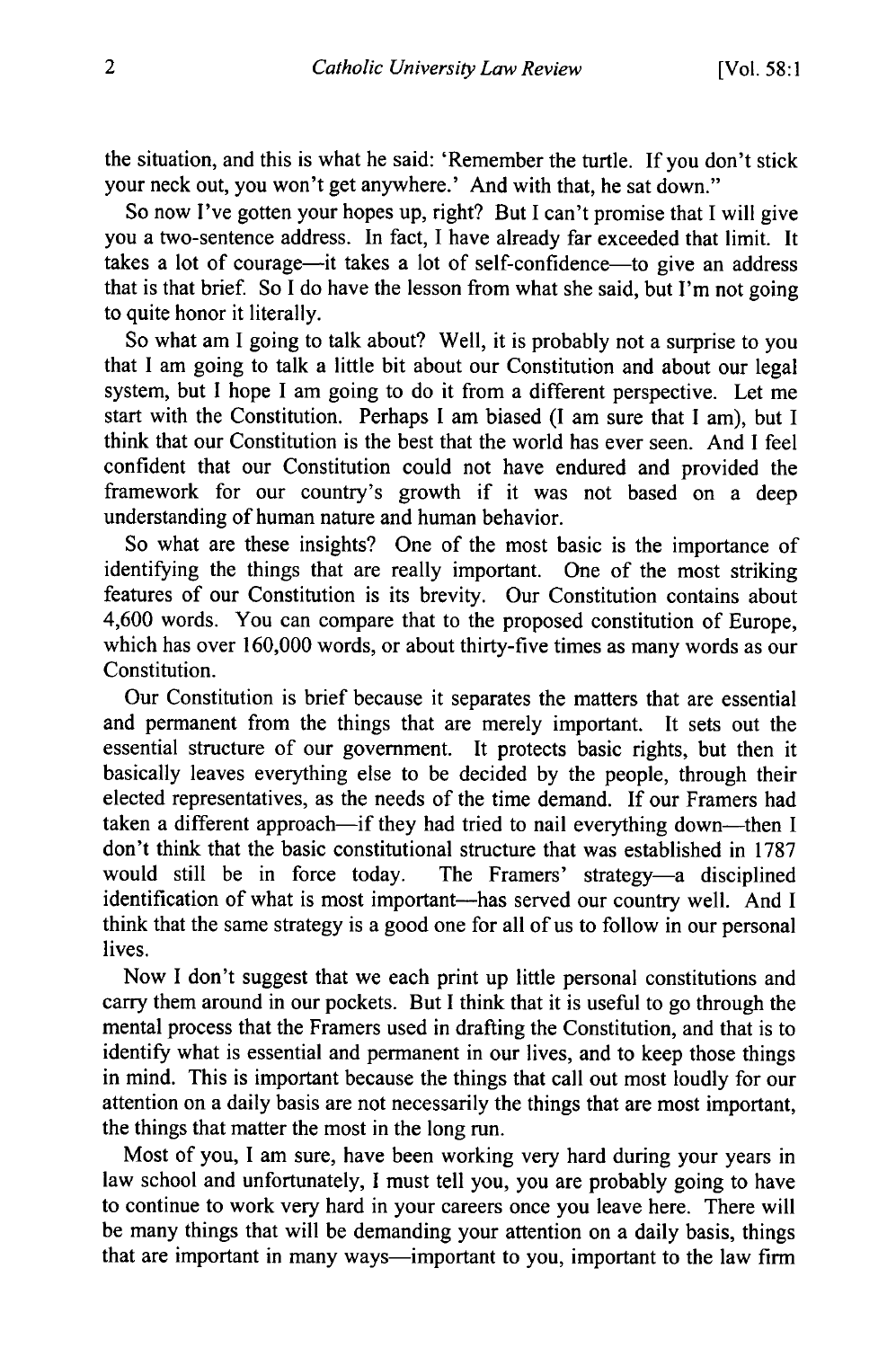or government office or other entity for which you are working, important for your clients. But it is critical that you do not confuse the things that are merely important with the things that are essential.

Another instructive feature of our Constitution is its insistence. Now what do I mean by that? I mean that our Constitution is hard to forget, and it is hard to change. It won't easily leave us alone when we would prefer to ignore its precepts and do what seems most convenient, most expedient, most modem, most up-to-date. In this connection, I want to note two features—two obvious features-of our Constitution in particular.

First, it is written. Now we tend to take this for granted, but this feature was certainly not inevitable. The country from which the United States broke away, Great Britain, had and still has a venerable constitution, but it is not memorialized in a single, easily consulted document. The Framers of our Constitution took a different approach. Our Constitution is written, and it is easily accessible to anyone who cares to read it. You can carry around a little pocket Constitution if you're so inclined. This makes our Constitution hard to forget and hard to bend.

The second feature that I want to note is that our Constitution is exceedingly difficult to change. Indeed, the amendment process is so difficult that the Constitution has only been amended twenty-seven times in more than twohundred-twenty years, despite the fact that during that period of time more than ten thousand amendments to the Constitution have been proposed in Congress.

The Framers deliberately made the amendment process difficult, and it is instructive to consider why they did so. Part of the explanation, I think, rests with their understanding of the nature of the fundamental rights that the Constitution protects. I am sure that we all remember the famous words of the Declaration of Independence: "all men are created equal [and] are endowed by their Creator with certain unalienable Rights."'

This short and famous statement speaks volumes, and one of the most important things that it says is that there are certain moral principles that are true and immutable. These principles of right and wrong, in the view of the Founders, are not relative or circumstantial. Having this conception of rights, and having confidence that through their study of the political institutions of the past they had identified the principles of government structure that would best promote the aims of the American experiment, the Framers fortified their work against ill-considered change. They knew that times would inevitably come when people would be tempted to make fundamental changes. The precipitating event might be a crisis of some sort or another; it might be the latest intellectual fad. But whatever the precipitating event, they knew that such times would come, and they knew that in the long run, the well-being of the country depended on the ability to resist these temptations.

<sup>1.</sup> **THE DECLARATION** OF **INDEPENDENCE** para. 2 (U.S. 1776).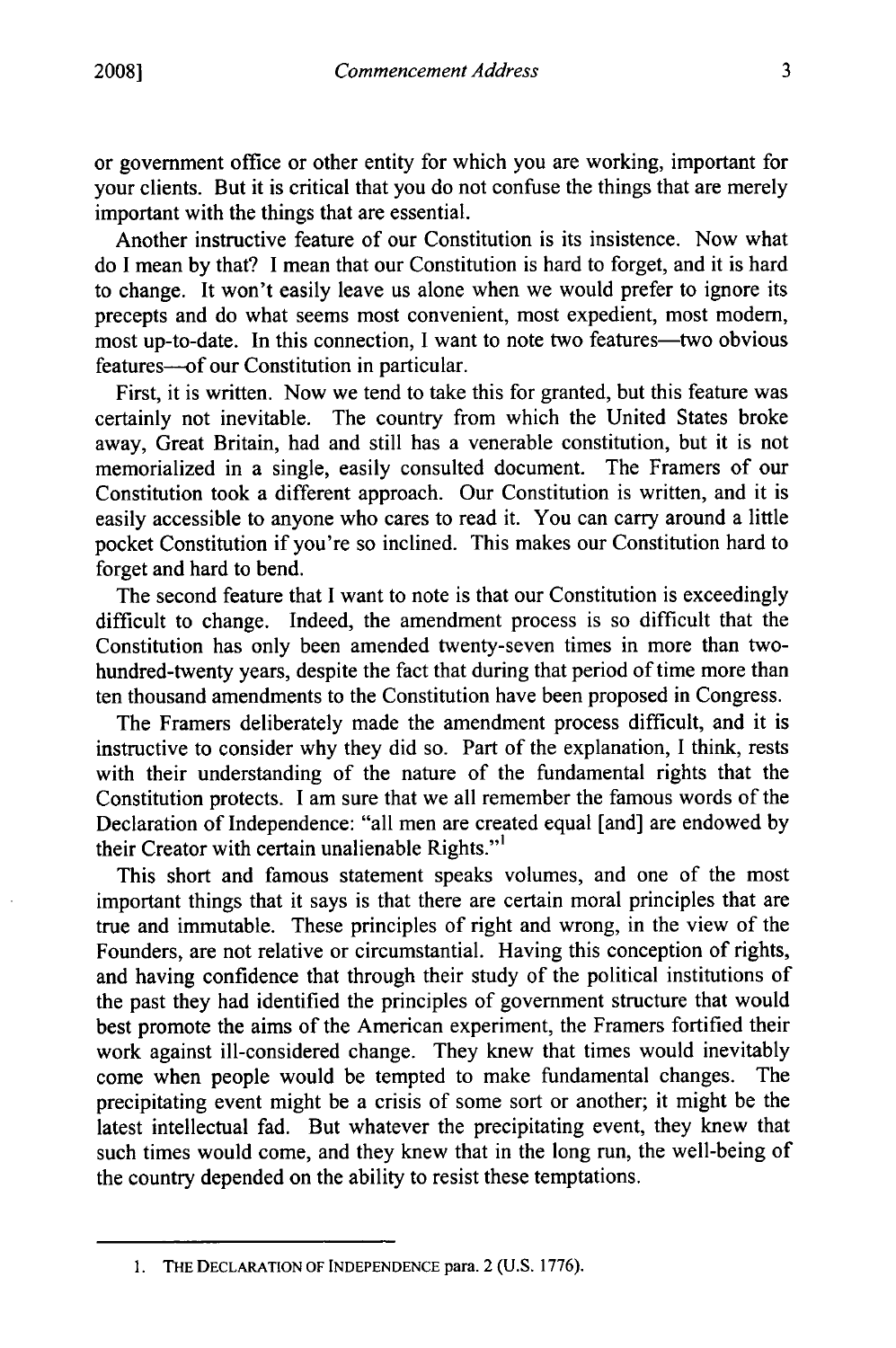The same idea--that there are certain principles that we should not be so foolish to think that we can set aside without paying a fearsome price-applies to our personal lives just as much as it applies to our Constitution. For almost all of us, there will be times when we will be tempted in our professional lives, and when these times come, if we have fixed and clear principles—principles that are written in bold letters in our conscience—then we may be able to find our way through. If we don't have fixed and clear principles then it is very easy for us to go astray. I am sure that you know that many lawyers have gone astray in this way. In a sense, our legal training makes us particularly vulnerable in this regard because we know certain secrets. We know the weaknesses that are inherent in all rules. We have been trained to spot the ambiguities in language and to capitalize on the ambiguities in language. This makes us particularly susceptible to the belief that we can make any rule mean whatever we want it to mean to suit ourselves or to suit our clients, and that we can exempt ourselves and our clients from the operation of the rule. So we lawyers need to be especially vigilant that we do not succumb to this temptation because the rules that matter most are the rules that really cannot be bent.

So far I have spoken about the way in which our Constitution guards against rash and unwise change, but this is only half the picture. Our Constitution has survived and flourished because it was designed to accommodate change, because America is and always has been a nation of change. Our Constitution would not be an authentic expression of what we are as a people if it did not recognize this feature of our national character.

In one of the most important decisions that the Supreme Court ever issued, Chief Justice Marshall famously proclaimed that our Constitution was "intended to endure for ages to come, and consequently, to be adapted to the various *crises* of human affairs."<sup>2</sup> The Constitution did not, he said, "attempt to provide, by immutable rules for exigencies which, if foreseen at all, must have been seen dimly, and which can be best provided for as they occur."<sup>3</sup>

In other words, the Constitution, while providing a basic structure of government and a few fixed principles and rules of operation, otherwise entrusts the future to the decency and to the good sense of the American people. And in this way, the Constitution is a very optimistic document. If the Framers had lacked confidence in the Americans of the future, then they would have tried to nail everything down. They would have written a constitution that has hundreds of thousands of words, but they didn't think that that would work. And what is more important, they did not think that it was necessary. They had confidence in the American people, and they welcomed the changes that they knew would be inevitable.

<sup>2.</sup> McCulloch v. Maryland, 17 U.S. (4 Wheat.) 316, 415 (1819).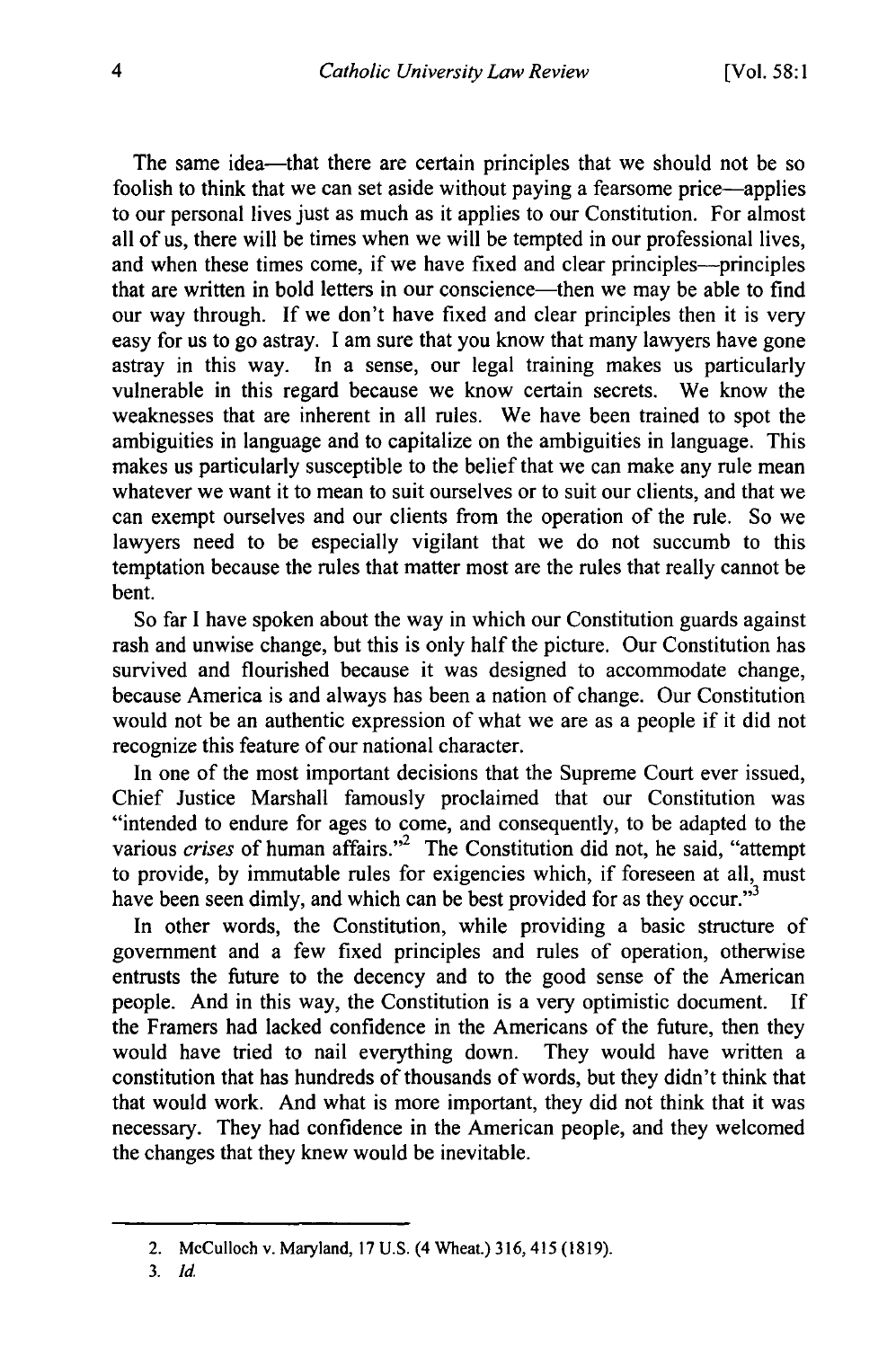As you graduates leave here today, I hope that you have this optimism and this openness to change, because we live in a time of great change, whether we like it or not-a time of change for our country, for our world, for the way in which we live our lives on a daily basis, and surely for the legal profession. And the only prediction that I would make with any confidence about the world that you will see twenty-five years from now, thirty-five years from now, fifty years from now, is that it will be in many very important ways, in many important respects, quite different from the world that I have known. But each new generation of Americans has accomplished the task of reconciling what is indispensable about our heritage with the changes that we have accepted and welcomed. And that is your challenge: to continue that effort. I am sure that I speak for everyone who is here today to congratulate you on your achievements when I say that we are counting on you, and we have faith in you to rise to the challenges that lie ahead.

In meeting those challenges I hope you will take two more lessons from our legal system. The first of these is respect for calm reason. Our legal system is built on the premise that it is possible for fair and open-minded people to solve their problems by reasoning together, by a process of rational and respectful argumentation. This process begins with a disposition to question everything and to demand a reason for everything. The aim of this questioning is not skepticism, but knowledge, and I hope that none of you ever lose faith in reason as a path to truth, or in our ability to reason with each other calmly and tolerantly and courteously, and to work together in good faith to solve our problems and our differences.

Our legal system is fueled by rational argumentation. That is something that I am sure has been a focus of your entire time at law school. But our legal system does not exalt reason above everything else. As I am sure you know, if you have read any opinion issued by any court in this country, the text is full of citations to past court decisions.

You graduates are familiar with the doctrine of stare decisis, but on the offchance that there are any non-lawyers in the room—and in Washington, D.C., you don't expect to encounter anybody who isn't a lawyer (possibly some have sneaked in here today)—stare decisis means to stand by things decided. In simple terms, the doctrine means that the court will generally follow a prior decision, even if the court would not reach the same decision today. Stare decisis is a doctrine that respects the judgment-the wisdom-of the past and that reflects a certain degree of humility about our ability to make sound decisions based on reason alone. This principle of respect for what has gone before has applications in life as well as in law. We here in the twenty-first century know much more than our ancestors did about many things, but not necessarily about the things that are most fundamental. And so there should be a sort of presumption in favor of a venerable wisdom. We should not be rash about discarding this invaluable asset.